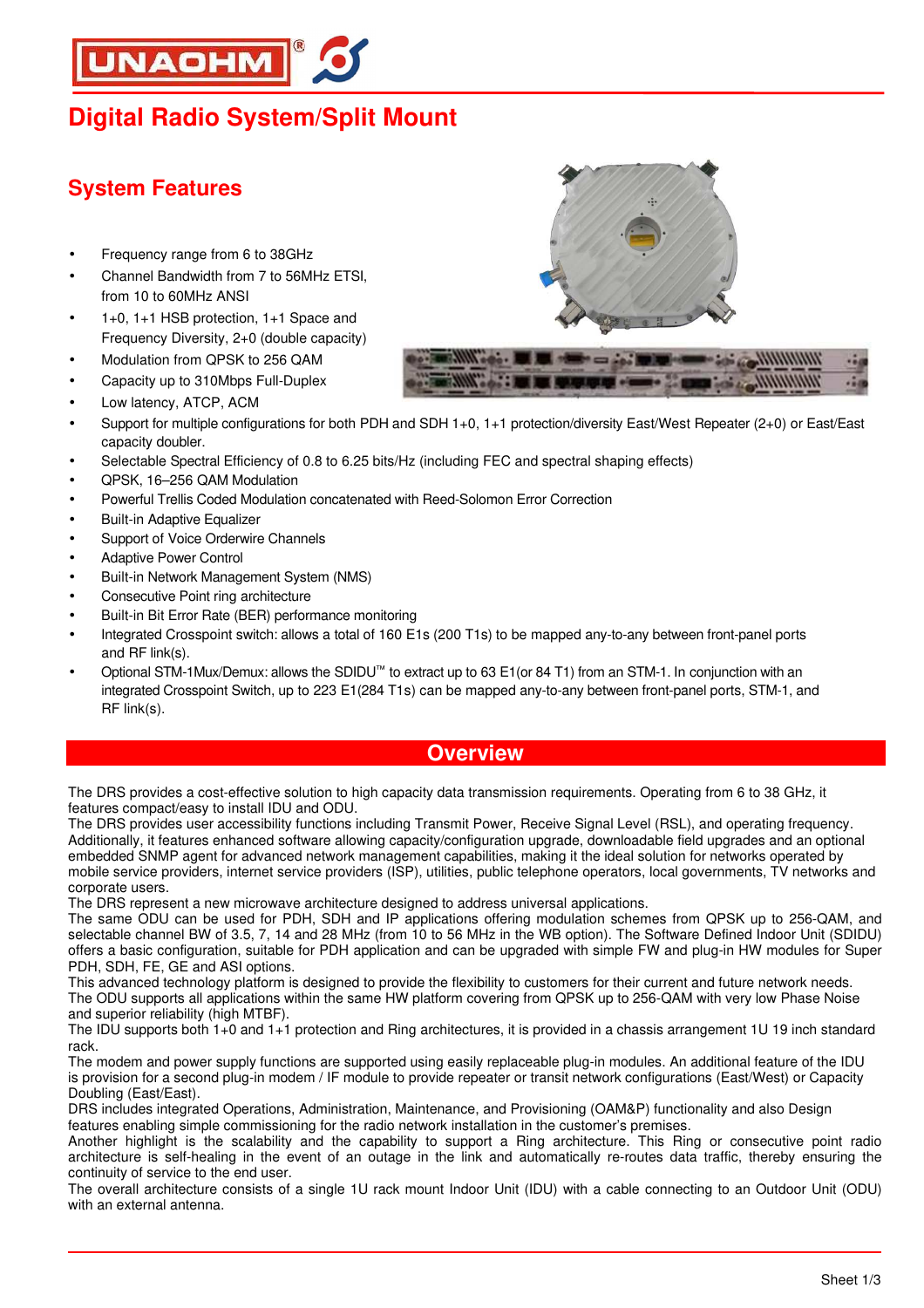

| <b>Frequency Bands</b>                         | 6                                                                                         | $\overline{7}$                                                                                                                          | 8       | 11   | 13   | 15   | 18                                                        | 23   | 26   | 32   | 38   |
|------------------------------------------------|-------------------------------------------------------------------------------------------|-----------------------------------------------------------------------------------------------------------------------------------------|---------|------|------|------|-----------------------------------------------------------|------|------|------|------|
|                                                | 6.4                                                                                       | 7.1                                                                                                                                     | 7.7     | 10.7 | 12.7 | 14.4 | 17.7                                                      | 21.2 | 24.2 | 31.8 | 37.0 |
| Frequency Range (GHz)                          | to                                                                                        | to                                                                                                                                      | to      | to   | to   | to   | to                                                        | to   | to   | to   | to   |
|                                                | 7.1                                                                                       | 7.9                                                                                                                                     | 8.5     | 11.7 | 13.3 | 15.4 | 19.7                                                      | 23.6 | 26.5 | 33.4 | 40.0 |
|                                                | 150                                                                                       | 154                                                                                                                                     | 119     | 490  | 200  | 315  | 1008                                                      | 1008 | 800  | 812  | 700  |
|                                                | 160                                                                                       | 160                                                                                                                                     | 126     | 500  | 225  | 322  | 1010                                                      | 1200 | 1008 |      | 1260 |
|                                                | 170                                                                                       | 161                                                                                                                                     | 151.614 | 530  | 266  | 420  | 1092.5                                                    | 1232 |      |      |      |
| T/R Spacing (MHz)                              | 340                                                                                       | 168                                                                                                                                     | 208     |      |      | 475  | 1120                                                      |      |      |      |      |
|                                                |                                                                                           | 196                                                                                                                                     | 266     |      |      | 490  | 1560                                                      |      |      |      |      |
|                                                |                                                                                           | 245                                                                                                                                     | 310     |      |      | 640  |                                                           |      |      |      |      |
|                                                |                                                                                           | 300                                                                                                                                     | 311.32  |      |      | 644  |                                                           |      |      |      |      |
|                                                |                                                                                           |                                                                                                                                         | 360     |      |      | 728  |                                                           |      |      |      |      |
| <b>Transmitter Power by Modulation Type</b>    |                                                                                           |                                                                                                                                         |         |      |      |      |                                                           |      |      |      |      |
| <b>QPSK</b>                                    | 30.0                                                                                      | 30.0                                                                                                                                    | 30.0    | 28.0 | 26.0 | 26.0 | 26.0                                                      | 25.0 | 25.0 | 23.0 | 23.0 |
| 16/32 QAM                                      | 28.0                                                                                      | 28.0                                                                                                                                    | 28.0    | 26.0 | 24.0 | 24.0 | 23.0                                                      | 23.0 | 22.0 | 21.0 | 20.0 |
| 64/128 QAM                                     | 25.0                                                                                      | 25.0                                                                                                                                    | 25.0    | 22.0 | 20.0 | 20.0 | 19.0                                                      | 19.0 | 19.0 | 17.0 | 17.0 |
| 256 QAM                                        | 23.0                                                                                      | 23.0                                                                                                                                    | 23.0    | 20.0 | 18.0 | 18.0 | 17.0                                                      | 17.0 | 17.0 | 15.0 | 15.0 |
| <b>Transmitter Minimum Power</b><br>(dBm)      | 8.0                                                                                       | 8.0                                                                                                                                     | 8.0     | 5.0  | 3.0  | 3.0  | 2.0                                                       | 2.0  | 2.0  | 0.0  | 0.0  |
| TX Power Accuracy over<br><b>Command Range</b> |                                                                                           | ± 1.5dB for QPSK max - 10dB < P COMMAND < QPSK max, All modulations<br>± 2.0dB for Tx min< P COMMAND < QPSK max - 10dB, All modulations |         |      |      |      |                                                           |      |      |      |      |
| <b>TX Spectrum Mask</b>                        |                                                                                           | Per applicable ETSI                                                                                                                     |         |      |      |      |                                                           |      |      |      |      |
| Output Power Muted (dBm)                       | $< -50$                                                                                   |                                                                                                                                         |         |      |      |      |                                                           |      |      |      |      |
| <b>Frequency Accuracy</b>                      | ± 7 ppm maximum, includes temp variation and aging, ± 8 ppm for 8GHz TR311.32 & TR151.614 |                                                                                                                                         |         |      |      |      |                                                           |      |      |      |      |
|                                                |                                                                                           |                                                                                                                                         |         |      |      |      | Radio ETSI EN 302 217, EN 301 216, EN 301 128, EN 300 198 |      |      |      |      |
| <b>Standards Compliance</b>                    | Power Supply ETSI EN 300 132-2                                                            |                                                                                                                                         |         |      |      |      |                                                           |      |      |      |      |
|                                                | EMC / Safety ETSI EN 301 489 / IEC EN 60950                                               |                                                                                                                                         |         |      |      |      |                                                           |      |      |      |      |

#### **SystemParameters**

| <b>Sensitivity Threshold (dBm)</b> |       |       |       |       |  |  |
|------------------------------------|-------|-------|-------|-------|--|--|
| <b>Modulation Type</b>             | 7MHz  | 14MHz | 28MHz | 56MHz |  |  |
| <b>QPSK</b>                        | $-93$ | $-90$ | $-86$ | $-83$ |  |  |
| 16-QAM                             | $-87$ | -83   | $-80$ | $-77$ |  |  |
| 32-QAM                             | $-82$ | $-79$ | $-76$ | $-73$ |  |  |
| 64-QAM                             | $-78$ | $-75$ | $-72$ | $-69$ |  |  |
| 128-QAM                            | $-75$ | $-72$ | $-68$ | $-65$ |  |  |
| 256-QAM                            | $-71$ | -68   | $-65$ | $-62$ |  |  |

| GigE Ethernet Throughput Examples by Modulation and Bandwidth |          |           |          |          |  |
|---------------------------------------------------------------|----------|-----------|----------|----------|--|
| <b>Bandwidth Modulation</b>                                   | 7MHz     | 14MHz     | 28MHz    | 56MHz    |  |
| <b>QPSK</b>                                                   | 10 Mbps  | 19,5 Mbps | 39 Mbps  | 60 Mbps  |  |
| 16-QAM                                                        | 9,5 Mbps | 39 Mbps   | 78 Mbps  | 160 Mbps |  |
| 32-QAM                                                        | 25 Mbps  | 50 Mbps   | 100 Mbps | 200 Mbps |  |
| 64-QAM                                                        | 30 Mbps  | 61 Mbps   | 123 Mbps | 250 Mbps |  |
| 128-QAM                                                       | 36 Mbps  | 72 Mbps   | 145 Mbps | 300 Mbps |  |
| 256-QAM                                                       | 42 Mbps  | 84 Mbps   | 168 Mbps | 336 Mbps |  |